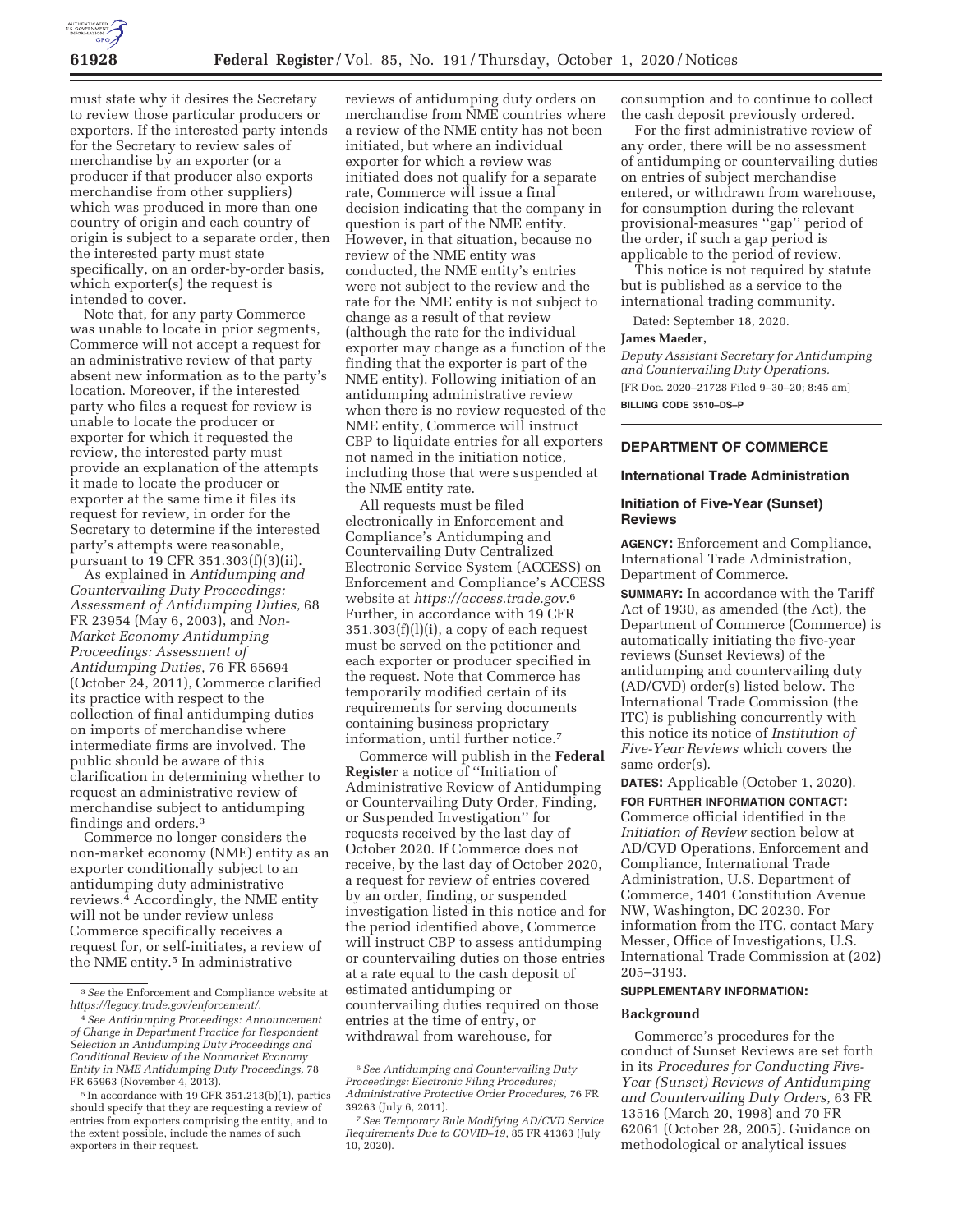relevant to Commerce's conduct of Sunset Reviews is set forth in *Antidumping Proceedings: Calculation of the Weighted-Average Dumping Margin and Assessment Rate in Certain Antidumping Duty Proceedings; Final* 

*Modification,* 77 FR 8101 (February 14, 2012).

# **Initiation of Review**

In accordance with section 751(c) of the Act and 19 CFR 351.218(c), we are

initiating the Sunset Reviews of the following antidumping and countervailing duty order(s):

| DOC Case No.                | ITC Case No.              | Country          | Product                                                  | <b>Commerce Contact</b>                                                 |
|-----------------------------|---------------------------|------------------|----------------------------------------------------------|-------------------------------------------------------------------------|
| A-533-838                   | 731-TA-1061               | India            | Carbazole Violet Pigment 23 (3rd Re-<br>view).           | Jacqueline Arrowsmith (202) 482-5255.                                   |
| C-533-839                   | 701-TA-437                | $India$          | Carbazole Violet Pigment 23 (3rd Re-<br>view).           | Jacqueline Arrowsmith (202) 482-5255.                                   |
| A-570-007<br>.              | 731-TA-149                | China            | Barium Chloride (5th Review)                             | Matthew Renkey (202) 482-2312.                                          |
| A-570-892                   | 731–TA–1060  China        |                  | Carbazole Violet Pigment 23 (3rd Re-<br>view).           | Jacqueline Arrowsmith (202) 482-5255.                                   |
| A-570-947<br>.<br>C-570-948 | 731-TA-1161<br>701–TA–465 | China<br>l China | Steel Grating (2nd Review)<br>Steel Grating (2nd Review) | Matthew Renkey (202) 482-2312.<br>Jacqueline Arrowsmith (202) 482-2312. |

### **Filing Information**

As a courtesy, we are making information related to sunset proceedings, including copies of the pertinent statute and Commerce's regulations, Commerce's schedule for Sunset Reviews, a listing of past revocations and continuations, and current service lists, available to the public on Commerce's website at the following address: *https:// enforcement.trade.gov/sunset/.* All submissions in these Sunset Reviews must be filed in accordance with Commerce's regulations regarding format, translation, and service of documents. These rules, including electronic filing requirements via Enforcement and Compliance's Antidumping and Countervailing Duty Centralized Electronic Service System (ACCESS), can be found at 19 CFR 351.303.1

Any party submitting factual information in an AD/CVD proceeding must certify to the accuracy and completeness of that information.2 Parties must use the certification formats provided in 19 CFR 351.303(g).3 Commerce intends to reject factual submissions if the submitting party does not comply with applicable revised certification requirements.

On April 10, 2013, Commerce modified two regulations related to AD/ CVD proceedings: the definition of factual information (19 CFR 351.102(b)(21)), and the time limits for

the submission of factual information (19 CFR 351.301).4 Parties are advised to review the final rule, available at *https://enforcement.trade.gov/frn/2013/ 1304frn/2013-08227.txt,* prior to submitting factual information in these segments. To the extent that other regulations govern the submission of factual information in a segment (such as 19 CFR 351.218), these time limits will continue to be applied. Parties are also advised to review the final rule concerning the extension of time limits for submissions in AD/CVD proceedings, available at *https:// enforcement.trade.gov/frn/2013/ 1309frn/2013-22853.txt,* prior to submitting factual information in these segments.5

## **Letters of Appearance and Administrative Protective Orders**

Pursuant to 19 CFR 351.103(d), Commerce will maintain and make available a public service list for these proceedings. Parties wishing to participate in any of these five-year reviews must file letters of appearance as discussed at 19 CFR 351.103(d)). To facilitate the timely preparation of the public service list, it is requested that those seeking recognition as interested parties to a proceeding submit an entry of appearance within 10 days of the publication of the Notice of Initiation. Because deadlines in Sunset Reviews can be very short, we urge interested parties who want access to proprietary information under administrative protective order (APO) to file an APO application immediately following publication in the **Federal Register** of this notice of initiation. Commerce's regulations on submission of proprietary

information and eligibility to receive access to business proprietary information under APO can be found at 19 CFR 351.304–306. Note that Commerce has temporarily modified certain of its requirements for serving documents containing business proprietary information, until further notice.6

#### **Information Required From Interested Parties**

Domestic interested parties, as defined in section  $771(9)(C)$ ,  $(D)$ ,  $(E)$ ,  $(F)$ , and (G) of the Act and 19 CFR 351.102(b), wishing to participate in a Sunset Review must respond not later than 15 days after the date of publication in the **Federal Register** of this notice of initiation by filing a notice of intent to participate. The required contents of the notice of intent to participate are set forth at 19 CFR  $351.218(d)(1)(ii)$ . In accordance with Commerce's regulations, if we do not receive a notice of intent to participate from at least one domestic interested party by the 15-day deadline, Commerce will automatically revoke the order without further review.7

If we receive an order-specific notice of intent to participate from a domestic interested party, Commerce's regulations provide that *all parties*  wishing to participate in a Sunset Review must file complete substantive responses not later than 30 days after the date of publication in the **Federal Register** of this notice of initiation. The required contents of a substantive response, on an order-specific basis, are set forth at 19 CFR 351.218(d)(3). Note that certain information requirements differ for respondent and domestic parties. Also, note that Commerce's

<sup>1</sup>*See also Antidumping and Countervailing Duty Proceedings: Electronic Filing Procedures; Administrative Protective Order Procedures,* 76 FR 39263 (July 6, 2011).

<sup>2</sup>*See* section 782(b) of the Act.

<sup>3</sup>*See also Certification of Factual Information to Import Administration During Antidumping and Countervailing Duty Proceedings,* 78 FR 42678 (July 17, 2013) (*Final Rule*). Answers to frequently asked questions regarding the *Final Rule* are available at *http://enforcement.trade.gov/tlei/notices/factual*\_ *info*\_*final*\_*rule*\_*FAQ*\_*07172013.pdf.* 

<sup>4</sup>*See Definition of Factual Information and Time Limits for Submission of Factual Information: Final Rule,* 78 FR 21246 (April 10, 2013).

<sup>5</sup>*See Extension of Time Limits,* 78 FR 57790 (September 20, 2013).

<sup>6</sup>*See Temporary Rule Modifying AD/CVD Service Requirements Due to* COVID–19, 85 FR 41363 (July 10, 2020).

<sup>7</sup>*See* 19 CFR 351.218(d)(1)(iii).